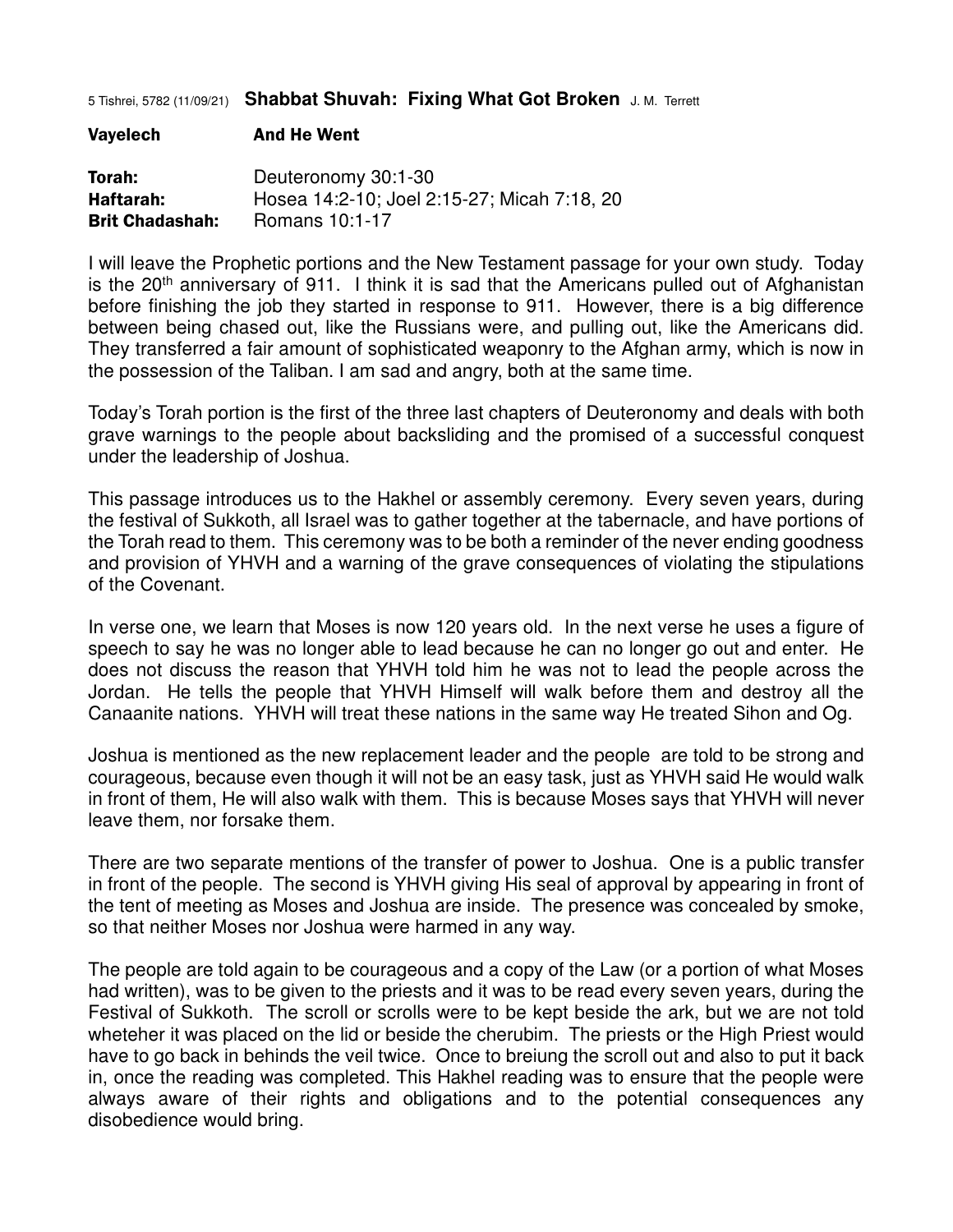Part of the rationale for this special reading at the gathering, was so that future children who had not experienced the Exodus and their victorious entrance into the Land, still heard the stories. As well as a reminder of the miracles which YHVH performed, this reading was to ensure that each new generation would be reminded to fear YHVH and abide by the stipulations of His Word.

Just after Moses and Joshua are ushered into the tent of meeting in front of all the people, YHVH warns Moses about the people's imminent apostasy which would come after the death of Moses. He was warned that the people would prostitute themselves with strange gods as they abandoned YHVH and violated the Covenant.

When this would occur, YHVH will hide His face from them and they would be devoured and subject to a multitude of troubles and afflictions, because G-d would no longer be in their midst.

Moses was to prepare a song about what was going to happen and he was to teach it to the people and have them sing it as a witness against them for their backsliding. This is referring to the song in chapter 32 which would be sung at least every seven years at the Hakhel gathering.

Once the people settle into a land flowing with milk and honey, YHVH says they will eat and be satisfied and fattened up. In this state of plenty, that is when they will turn to other gods as they despise and violate the covenant. This passage and the song itself would be part of the Hakhel readings and would thus serve as a warning to all future generations about the consequences of turning their backs on YHVH and violating the stipulations of His Covenant.

When it says this Law, it is both referring to the relevant sections of Deuteronomy and even to the other potions of the Torah. These may have been a collection of manuscripts which the prophet Samuel combined into the Torah that we have today.

One of the messages of this section is that rebelliousness has not been fully weeded out of the camp and may rear its ugly head after the deaths of Moses and Joshua – and even in subsequent generations. We have to be generationally vigilant and never let any paganism grow in our midst.

G-d then calls the sky and the earth to be witnesses of this warning testimony, as the people do evil in the eyes of YHVH by the evil works of their hands.

As I researched this portion in the Talmudic Chumash, it got really weird. The commentary claimed that all righteous people are still spiritually alive after their deaths. They also claimed that the portion says that Moses would still be alive as long as Joshua would be alive and that Moses would somehow be alive eternally through his words. This is not what the text teaches.

They go further and add up the number of verse in this portion and the previous one, to end up with the number 70. When the letters of this number are written out, the Masoretic text claims that the number spells out: "My L-rd is G-d. Be careful not to attach further content or any further meaning to any portion or portions of the written Word.

## **Sermon: Shabbat Shuvah: Fixing What Got Broken**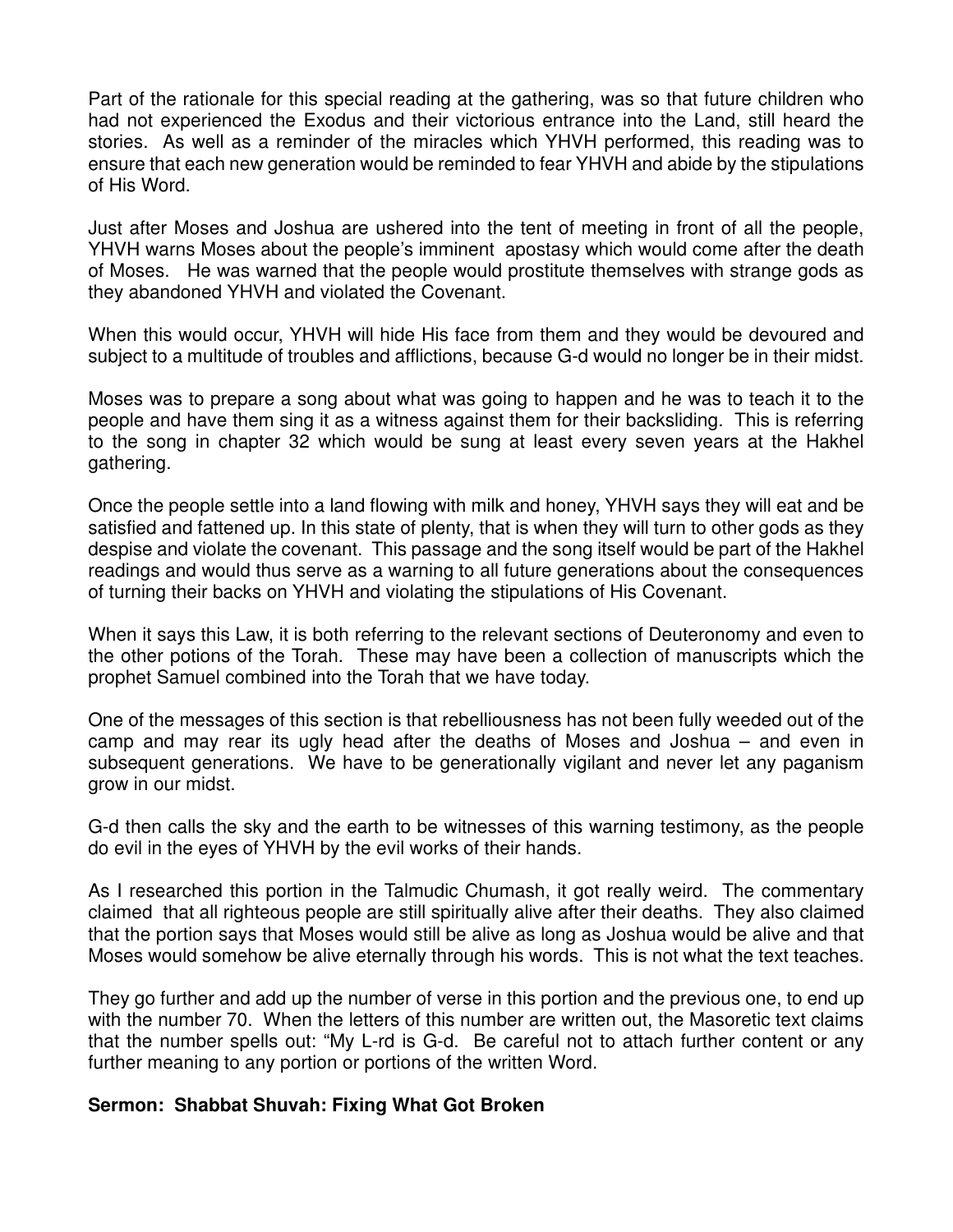Far too often repentance is considered as part of the spiritual beating which you give yourself any time you have slipped into sinfulness. Some people teach that you have weep and wail in order to access G-d's forgiveness and that we need to be filled with regret and shame in order to be forgiven. This is not the nature of biblical forgiveness.

I John 1:9 says that if we confess our sins, He is faithful and just to forgive us and to cleanse us from all unrighteousness. Psalm 32:5 says that G-d not only forgives, but He removes the stain of our sin. Rather than wanting to make us feel worse and be filled with guilt and regrets, YHVH wants to remove the filth which we have let into our lives and repair any damage it has done.

You know that I do not agree with the teaching that says we are sinners by nature. It takes several passages out of context and gives the devil and sin too much credit. Yes we live in a sin infected world and yes the enemy and his henchmen are after us from the moment of our birth. However, the Bible teaches that we are choosers by nature and our spiritual duty is to keep sin at the doors of our hearts and lives, and not let it take up residence in our hearts and lives. We are only ever sinners by choice, not by nature.

Sin wants to defile and to break us spiritually so that we become firmly chained to the darkness, away from the healing of G-d's light. This chaining to darkness is growing in our world as more and more people continue to make bad choices and wallow in the filth of darkness and sin.

Some teachers even go further and say that many of us are sinful and broken because of something called: "generational curses". Supposedly some where in history, one or more of our ancestors sinned and the cursing they received is being passed on to us and might even be passed on to our children. This is not what the Bible teaches.

The Bible teaches that G-d's gracious favours will last unto a thousand generations of those who love Him and keep His Word. He will punish those who walk away from Hi Word to the third and fourth generation. This is referring to the living generations. Patti is a daughter, a mother and a grandmother. Problems are only transmitted by the living generations, unless the negative behaviour is learned and passed on as new generations are born.

The Bible says that the father shall not be put to death for the son, nor the son for the father and that each shall individually bear the punishment for their own sins. Generational curses are actually negative learned behaviour that has no genetic or spiritual link beyond thsoe who practice them or learn them.

At Shabbat Shuvah and during our special times during the Fall Feasts we want to break the power of sin by learning new behaviours. We also want to heal any brokenness sin brought into our lives. We may suffer the consequences of our own actions or for decisions others have made on our behalf, but we will only be held accountable to our reactions and responses. I was brought to Canada, without being asked if this was something I wanted to do. As an adult, I chose to remain in this beautiful, cold country and it is this response which makes me a proud immigrant to Canada. Well, what about dealing with the consequences of the sins of our ancestors?

Our First Nations were horribly abused as they were robbed, beaten and killed by the noble pioneers who pushed them off their land and corralled them onto tiny reservations. Black people were stolen from their homes and forced into slavery throughout North and South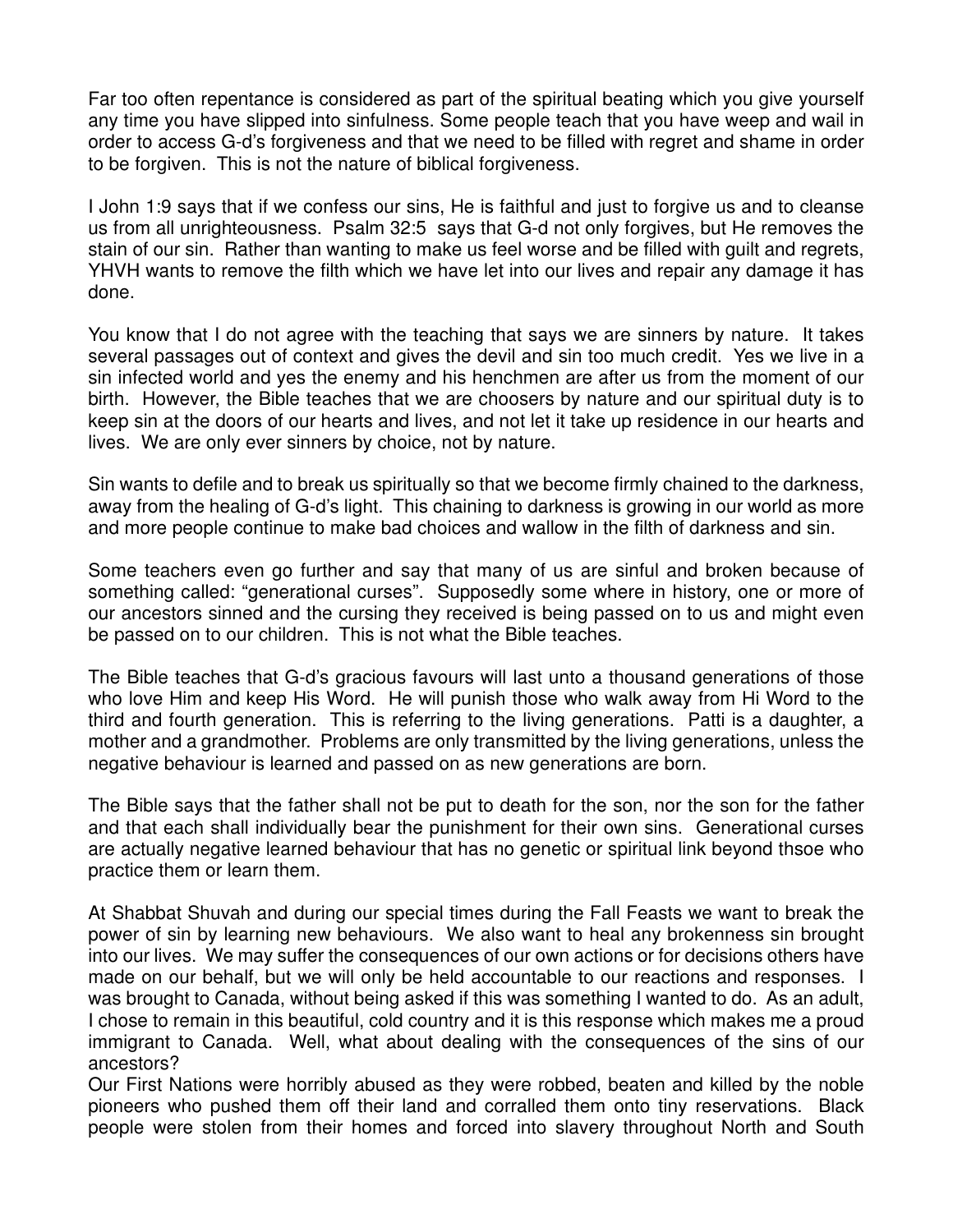America and they lived most of their lives under very harsh conditions. Japanese Canadians were forced from their homes and interned into camps. The same happened to Ukrainians during World War One.

Violence against Jews is a thing of recent memory and has not fully stopped even as I speak. Gypsies, Armenians, East Indians and other peoples of colour have suffered too often unfairly persecution and prejudice. And lets not forget how hard women had to fight to be recognized as equal citizens with their male counterparts.

I could go on, but on Shabbat Shuvah how should we deal with the sins of our ancestors? We need to apologize to the victims of violence and discrimination and do whatever we can to repair and restore the children and grandchildren of those who suffered at the hands of persecutors and abusers who came before us. We need to stand up for the rights of minorities and condemn racism wherever we encounter it.

Our society is working now towards reconciliation and making sure that we all live and work on a level playing field and that abuses of the past are dealt with as much as possible. We can right past wrongs, but we do not punish people for the misdeeds of their ancestors. Monuments to oppressors are being removed and I can hardly wait until the truth is told about the squaw killer, Colonel Custer, who slaughtered so many innocent Native women and children.

The truth about past abuses and oppression is also being told, not increase people's feelings of guilt, but to help heal the wounds so many horrible things have left our generation with. I am both a human rights advocate and a spiritual rights advocate and I see things through the lens of my Bible. I am a pro life creationist who upholds biblical spirituality and I will not be forced to accept or promote that which the Bible forbids and condemns.

However, I would never promote violence against my opponents and even though I do not support or even like our current Prime Minister, I firmly condemn those who pelted him with gravel and tried to incite riots at some of his rallies. I delete posts that are disrespectful and the only way which I will voice my opposition is twofold. I will support other candidates and I will vote for another party. I know people who support him and that is their right and I would never show them any hostility or disrespect for exercising their right to support the candidate of their choice and vote for the party of their choice.

Anyone who wants to have a political discussion with me or even a debate, must show respect and not get all riled up and angry with anyone who disagrees with them. I would sya that this applies south of the Border too and should apply throughout the world.

This is the power of positive repentance which works for healing and cleansing, so that things could be made better and not worse. I would encourage all of you to get out and vote at both elections. Never let yourself be dragged into sinful disrespect. Violence, vandalism and defamation should have no part in politics. I am not impressed when candidates start bashing each other, but as I watched the French Language debates on Wednesday, I am happy to say that very little of this occurred.

Today we celebrate the healing, cleansing power of biblical repentance and I want to deal with another misunderstanding when it comes to those who have fallen into sin and backslid. You see there is a big difference between falling into sin and being possessed by an evil spirit.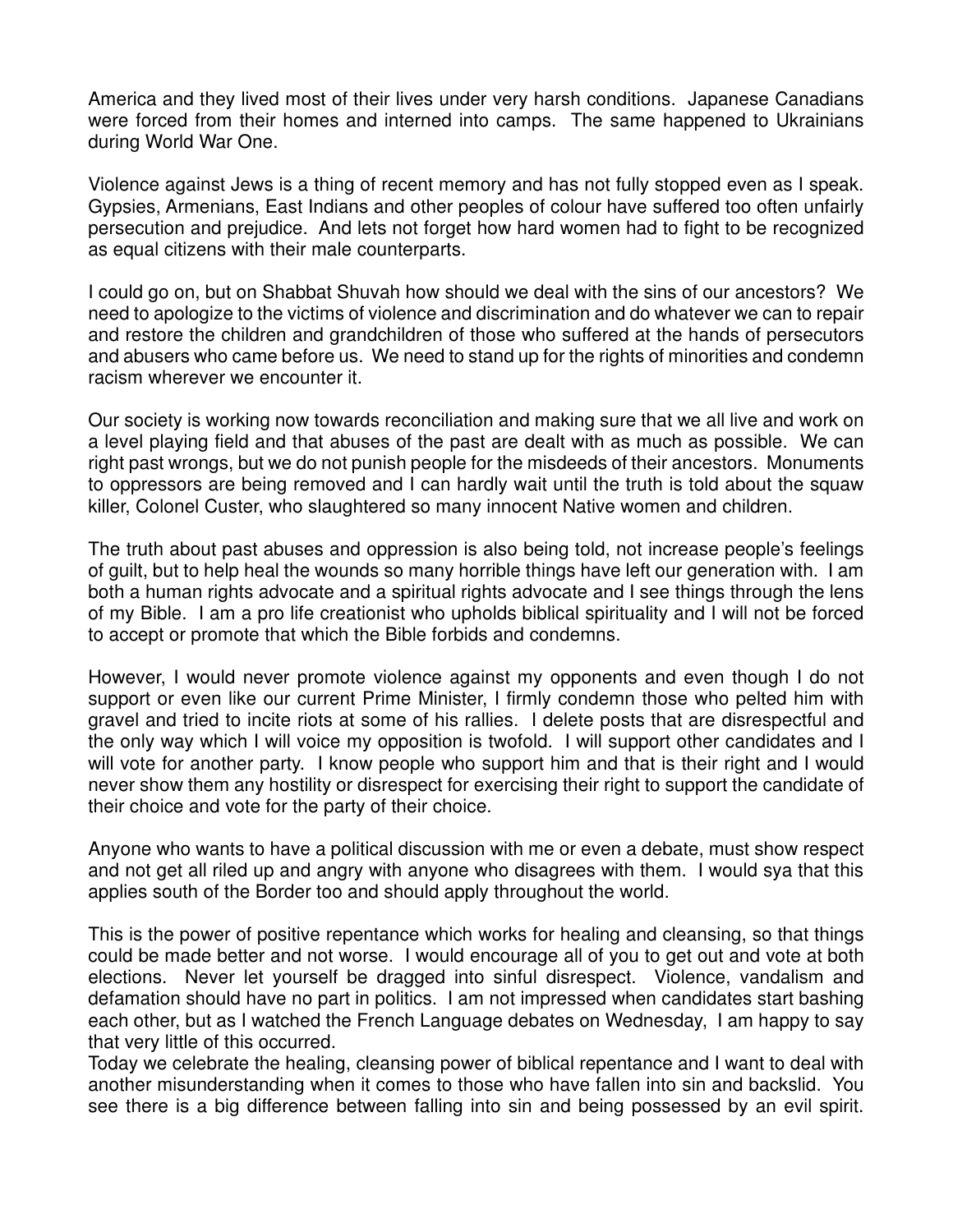People give Satan too much credit and see him all over the place – he leaves most of the dirty work up to his henchmen and tries to steal, kill and break in as many lives as possible.

A believer can not be possessed by a demon unless they have fully renounced their faith. Believers can be hurt and become broken and defiled, but as long as there is a tiny spark of faith in their heart, they cannot be possessed by an evil spirit. They can be tortured and tormented as evil spirits scream through broken windows and doors that have been forced open, but they are not possessed by an evil spirit. They are just letting themselves get kicked around by the henchmen of the enemy of our souls.

Now, it is possible for someone to completely renounce their faith and Peter says that their last condition will always be worse than their first one. They wallow in a fierce darkness as they sink lower and lower under the influence of the enemy. Today's Torah portion warned of the consequences of turning your back of G-d and His Word. It is sad to say that some fully backslidden former believers become active gents of the enemy, and try to drag others away from the sheepfold and into the dark.

I have known people who have taken this route and others who live such corrupt and immoral lives that unless you know them, you would never guess that they were once believers. As well, sadly some are talked out of their faith by liberal theologians and atheists. Sharing your faith, especially in an academic setting can be a dangerous thing. A former associate evangelist with Billy Graham, Charles Templeton, lost his faith and became an atheist. Fortunately, it can work the other way too. One of the sons of the world famous atheist, Madeline O'Hare, became a believers and later went into ministry.

We have to constantly be on our guard against sinfulness of any kind and especially be careful of the secularism which will constantly be trying to overthrow your faith and drag you into the intellectual darkness of sin.

On Shabbat Shuvah we remind ourselve to expel the dirt and the damage which sin has caused in our lives and then give our energy over to cleaning up our hearts and lives as we repair the damage and remove all and any stains which sinfulness has left behind. In all things and in every part of our lives, we want to remove the emey's hold over us and also crucify the flesh that is so prone to be in open rebellion against G-d and even against our own conscience.

Believers can be torn apart by infighting and the slandering which falsely passes as exhortation. I know of churches which abuse and misuse their flock. I now of spiritual leaders who have abused their followers and have told great lies about them. Some of them owuld not know how to tell the truth if it hit them over the head. Let us aggressively purpose to let none of this kind of carnal nonsense to infect and damage our community or any of those who call our shul home.

I want to deal with another category of backsliders that we may even encounter among those who wander through our doors. I know of people who have been abused and offended out of the faith. Are they really turning their backs on the G-d of love and truth? Not always. Yeshua warned about offending any of the little one who call upon His name and even in their pain and suffering, they are upheld by their guardian angels until they recover from their anger and bitterness and begin to heal from the damage wolves and other false brethren have subjected them to. This current surge in anger over the lost little ones who perished in